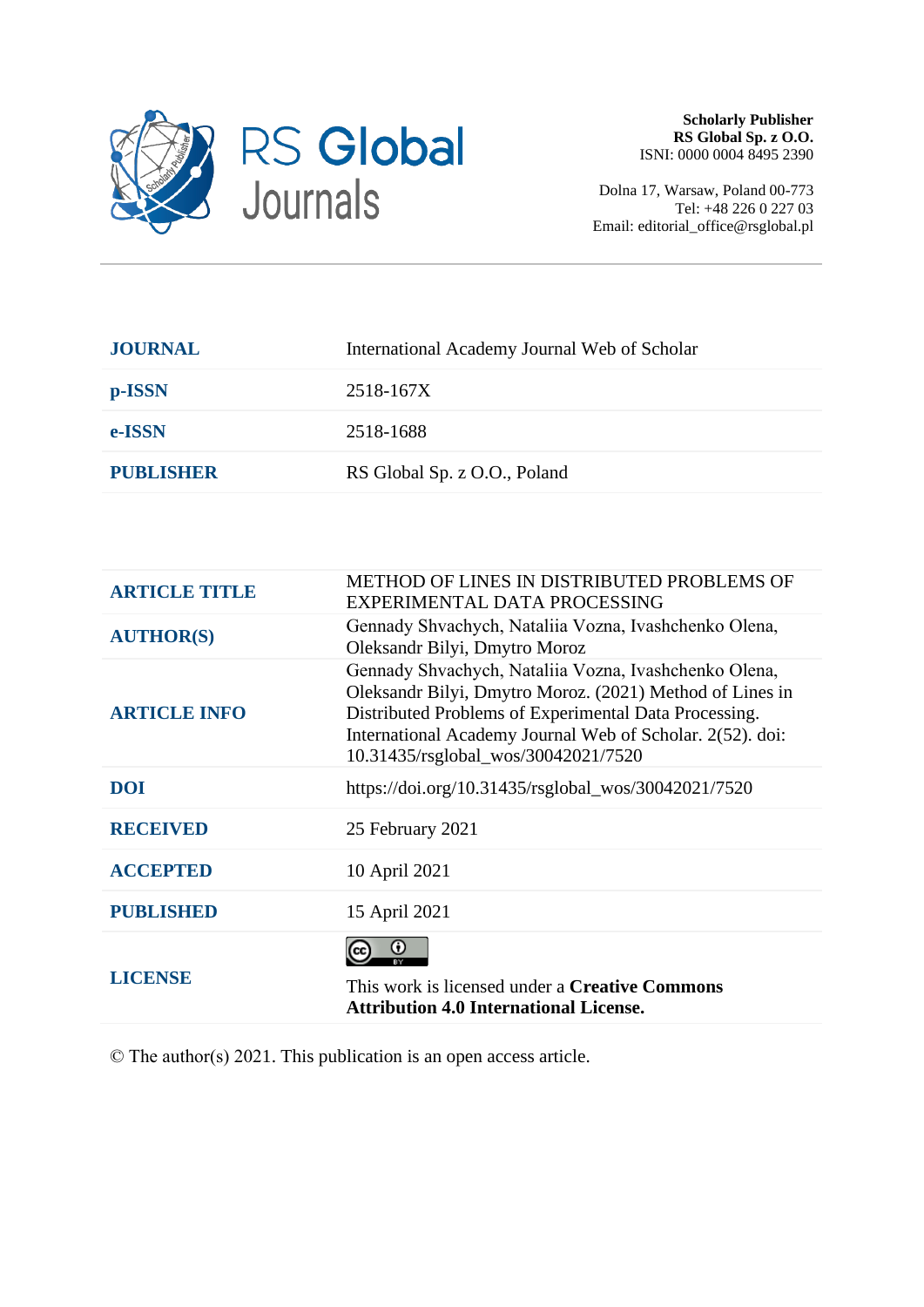# **METHOD OF LINES IN DISTRIBUTED PROBLEMS OF EXPERIMENTAL DATA PROCESSING**

*Gennady Shvachych, Doctor of Science, National Metallurgical Academy of Ukraine, Dnipro, Ukraine, ORCID ID:<https://orcid.org/0000-0002-9439-5511> Nataliіa Vozna, Doctor of Technical Sciences, West Ukrainian National University, Ternopil, Ukraine, ORCID ID: [https://orcid.org/0000-0002-8856-1720](https://orcid.org/0000-0001-7023-1857) Ivashchenko Olena, Candidate of Technical Sciences, National Metallurgical Academy of Ukraine, Dnipro, Ukraine, ORCID ID: [https://orcid.org/0000-0003-4394-6907](https://orcid.org/0000-0002-9513-9659) Oleksandr Bilyi, Candidate of Technical Science, National Metallurgical Academy of Ukraine, Dnipro, Ukraine, ORCID ID:<https://orcid.org/0000-0003-1234-5404> Dmytro Moroz, Master, Oles Honchar Dnipro National University, Dnipro, Ukraine, ORCID ID: [https://orcid.org/0000-0003-2577-3](https://orcid.org/0000-0003-2577-)352*

## **DOI: https://doi.org/10.31435/rsglobal\_wos/30042021/7520**

#### **ARTICLE INFO**

**Received:** 25 February 2021 **Accepted:** 10 April 2021 **Published:** 15 April 2021

### **KEYWORDS**

mathematical model, multiprocessor system, extreme problems, parallel structures, residual principle, coefficient problems.

### **ABSTRACT**

In many cases, the mathematical support of non-stationary thermal experiments is based on methods for solving the inverse heat conduction problem (IHCP), which include boundary thermal conditions determination, identification of heat and mass transfer processes, restoration of external and internal temperature fields, etc. However, at present, the main field of the IHCP application remains the processing and interpretation of the results of the thermal experiments. It was here where the most considerable theoretical and applied successes were achieved in methods' effectiveness and the breadth of their practical use. This paper highlights the issues of mathematical modeling of multidimensional nonstationary problems of metallurgical thermophysics.

The primary research purpose aims at solving problems associated with identifying parallel structures of algorithms and programs and their reflection in the computers' architecture in solving a wide range of applied problems. Supercomputers are currently inaccessible due to the enormous cost and service price. In this regard, a real alternative is cluster-type computing systems by which the simulation results are covered in this paper.

Being a relatively new technology, cluster-type parallel computing systems are useful in solving a large class of non-stationary multidimensional problems, while allowing to increase the productivity and quality of computations. The software developed in this paper can be used to plan and process the results of a thermophysical experiment. The algorithms developed in the application program package are simply reconstructed to solve other coefficient and boundary problems of thermal conductivity. The developed algorithms for solving thermophysical problems are highly accurate and efficient: the test solution for IHCP with accurate input data coincides with the thermophysical features of the sample material. The developed software for processing the results of a thermophysical experiment is self-regulating. Moreover, it is quite merely tuned to the solution of others and, in particular, of boundary IHCP.

**Citation:** Gennady Shvachych, Nataliіa Vozna, Ivashchenko Olena, Oleksandr Bilyi, Dmytro Moroz. (2021) Method of Lines in Distributed Problems of Experimental Data Processing. *International Academy Journal Web of Scholar.* 2(52). doi: 10.31435/rsglobal\_wos/30042021/7520

**Copyright:** © 2021 **Gennady Shvachych, Nataliіa Vozna, Ivashchenko Olena, Oleksandr Bilyi, Dmytro Moroz.** This is an open-access article distributed under the terms of the **Creative Commons Attribution License (CC BY)**. The use, distribution or reproduction in other forums is permitted, provided the original author(s) or licensor are credited and that the original publication in this journal is cited, in accordance with accepted academic practice. No use, distribution or reproduction is permitted which does not comply with these terms.

**Introduction.** In metallurgical production, they face many diverse and interconnected processes. It includes heat transfer and mass exchange, hydrodynamic processes in melts, as well as a change in the substance aggregation state, deformation phenomena under power and thermal loads, etc. Most of these processes can be described based on differential equations of continuum mechanics, which reflect the objective laws of conservation of mass, momentum, and energy. In mathematical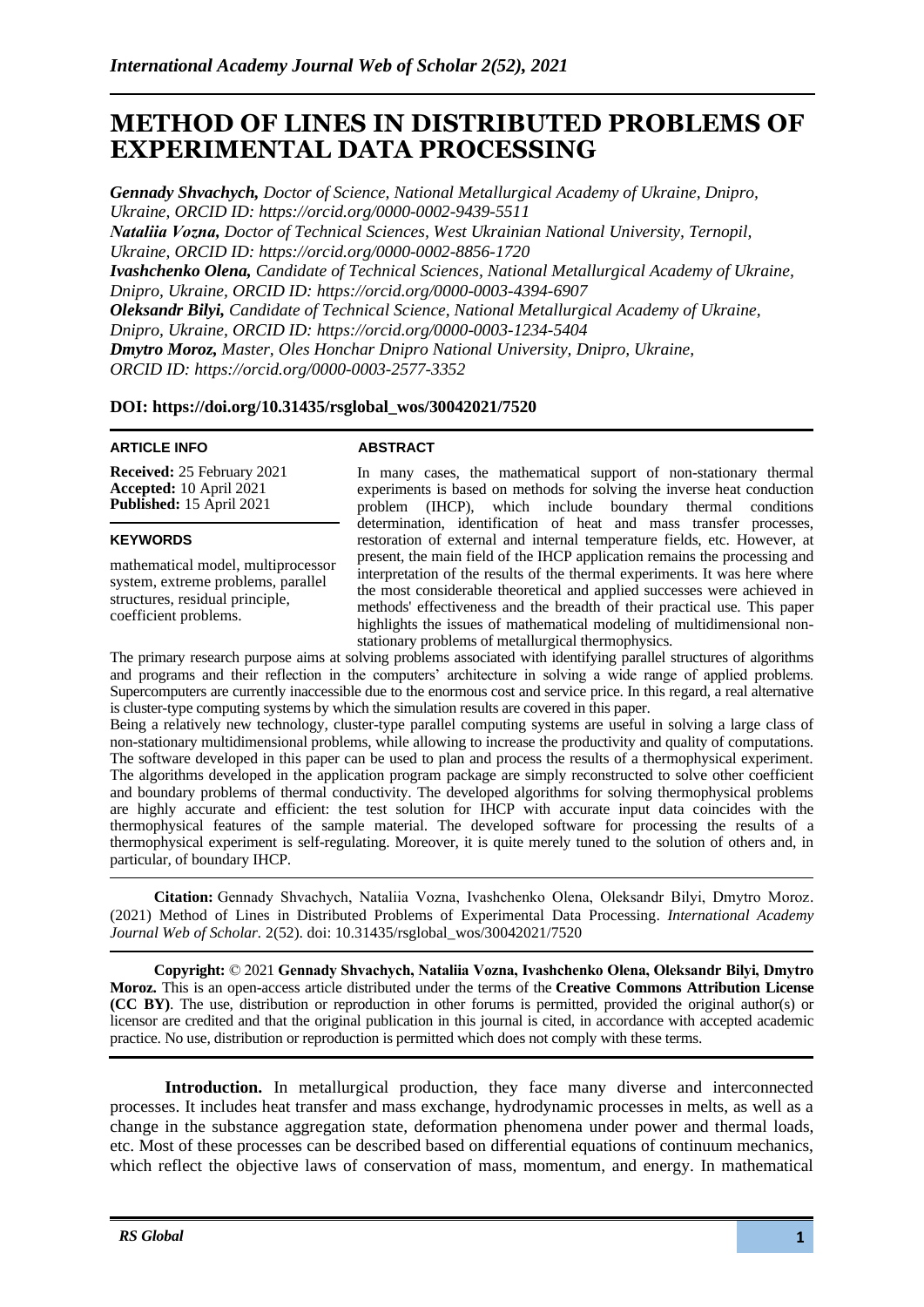terms, these are systems of multidimensional nonlinear differential equations that, like laws of chemistry and thermodynamics, describe interconnected processes, as well as their interaction.

Moreover, the practice of recent years shows that neither the intensification of the metallurgical production processes nor the constructive improvement of metallurgical equipment variety is possible without studying and analyzing the phenomena of heat transfer by methods of mathematical modeling [1, 2]. A theoretical study of the heat and mass transfer process is mainly based on their numerical simulation using computer technology. Besides, fundamental problems in the potentially endless increase of peak computer performance disappear with the development of cluster computing systems. Parallel computing systems are developing very fast, and with the advent of computing clusters [3, 4], parallel computing has become available to many. As a rule, mass processors, standard network technologies, and freely distributed software are used to build clusters. It was these circumstances that made the so-called big problems of metallurgical thermophysics  $[5 - 7]$  possible to solve.

At the same time, the problems arising in the development of parallel computing systems that meet unique features are, as a rule, paramount and require in-depth study and research [8, 9]. Indeed, distributed computer modeling covers the whole spectrum of modern computer technology: supercomputers, cluster computing systems, local and global networks. Besides, distributed modeling allows solving problems requiring huge processing time, integrate mathematical models that are processed on various (including geographically distant) computing systems.

In many cases, the mathematical support of non-stationary thermal experiments is based on methods for solving the inverse heat conduction problem (IHCP), which include boundary thermal conditions determination, identification of heat and mass transfer processes, restoration of external and internal temperature fields, etc. However, at present, the main field of the IHCP application remains the processing and interpretation of the results of the thermal experiments.

This paper highlights the issues of mathematical modeling of multidimensional non-stationary problems of metallurgical thermophysics.

**The primary research purpose aims** at solving problems associated with identifying parallel structures of algorithms and programs and their reflection in the computers' architecture in solving a wide range of applied problems.

**Mathematical Formulation of Research Problem.** When solving IHCP, it is first of all necessary to illuminate the controllability conditions of mathematical models (MM) that allow, by methods of mathematical modeling, bringing the system into a given thermal state using control actions. We will proceed from the fact that MM is known and includes several causal features, which we denote by the *R*-input parameters' vector. Let a discrete analog of MM and a computational algorithm be developed. The MM sensitivity to vector *R* variations, i.e., it is shown that the desired solution to a specific MM problem is determined not only by the functions of spatial coordinates and time but also by the *R*-input parameters' function. Thus, to evaluate the reliability of the obtained MM solution, it is necessary to study its behavior with variations in the input data. When studying the MM sensitivity, variations in input parameters are assumed to be given. Equally important are the formulation and methods of solving inverse problems, which essence is to evaluate the vector *R* input parameters from the actual information about the simulated system known from the experiment. The mathematical modeling process of this class of problems involves several stages.

First, the development of an algorithm and a computational program for solving the direct MM problem, the computational algorithm for solving that implements the transformation.

$$
T = (x, t, R) \tag{1}
$$

determining the MM temperature state vector as a function of independent variables and input parameters of the vector *R*.

Secondly, when solving IHCP as a quality criterion for identifying the parameters *R* on MM solutions, it is necessary to introduce into the algorithm a particular functional characterizing the model as a whole or the deviations between the measured  $T_e(t_i)$  and the computed values of the state vector  $T_p(t_i)$ . Let us choose the standard mean square residual as deviation the measure.

$$
(T_p, T_e) = (T_p - T_e)^2,
$$
\n(2)

wherein  $T_p$  is the thermal state vector value computed by the MM model. The components of the  $T_e(t_i)$ vector can be determined on a discrete set of points of a given domain of temperature function definition. As a rule, in practice, several such criteria are used for the model's quality assessment.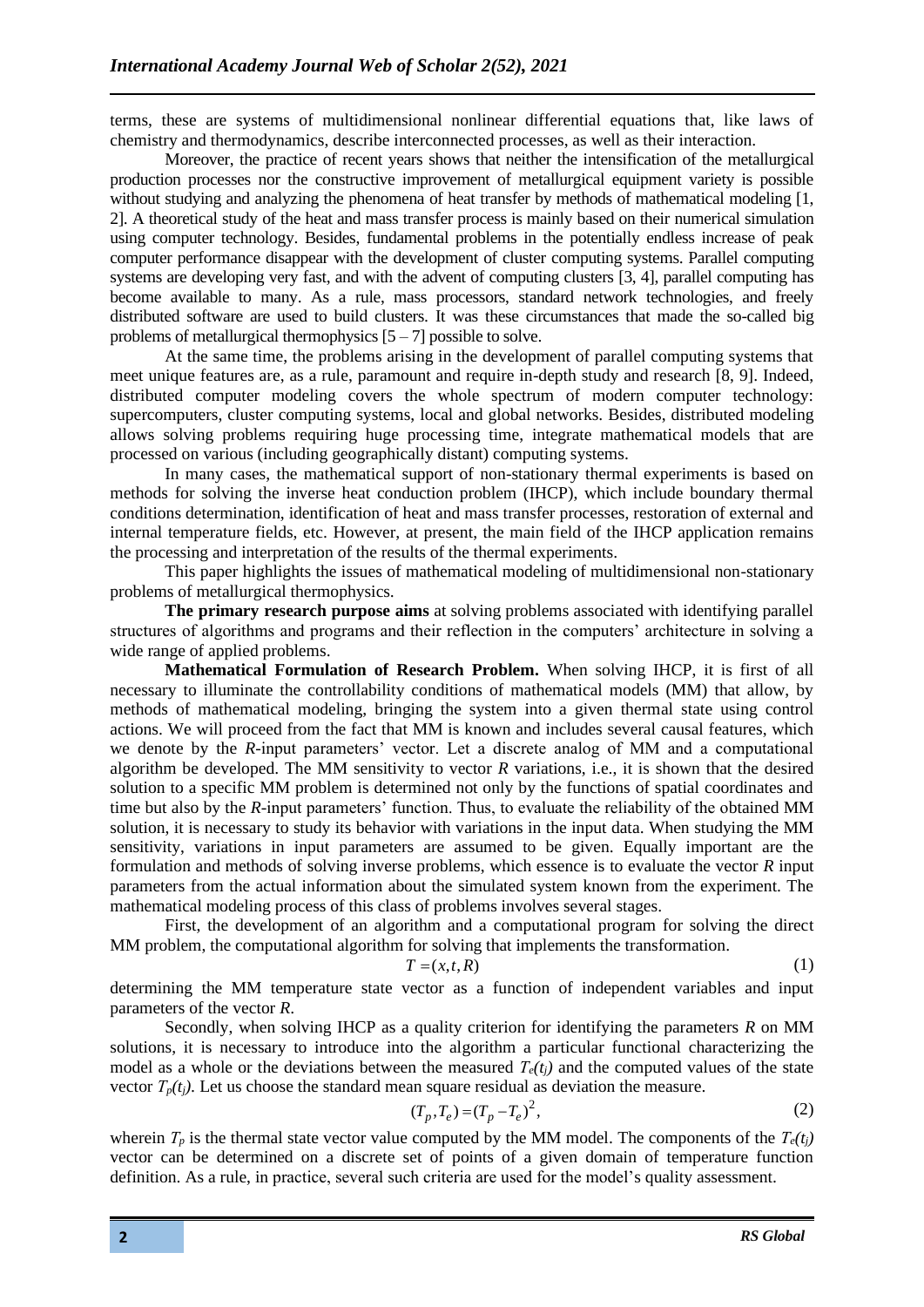Thus, we have come to one of the promising directions in solving IHCP corresponding to their extreme formulation using well-known numerical methods of optimization theory. Considering that the computation of the vector *gradJ()* inherent in these methods is a serious mathematical problem, we show how this can be avoided. Note that if MM implements transformation (1), then at each step of such transformations, it is possible to compute the values of functional (2). It allows, by repeated variation of the vector *R* input parameters, constructing a sequence of changes in functional (2) that would include the point of its minimum. Thus, if this is feasible, then the IHCP solution is reduced to minimizing the function of many variables. This algorithm most looks merely for one variable of the vector *R.* The solving IHCP algorithm, in this case, includes separation of the interval containing the minimum functional point and the procedure for its refining. The update of the minimum coordinate can be implemented as follows. Suppose that the functional  $J(R)$  (2) has a sufficient analyticity margin concerning the vector  $R$  input parameters. Let us represent its value by a segment of the Taylor series near a minimum.

$$
J_{p+\varepsilon_{k,1}}(R) = J_{p,1} + \varepsilon_R J_{p,2} + \varepsilon_R^2 J_{p,3} + \dots \tag{3}
$$

wherein

$$
\varepsilon_R = \frac{R - R_p}{R_{p+1} - R_p} \in [-1, +1],
$$
  
\n
$$
J_{p,2} = (J_{p+1,1} - J_{p-1,1})/2,
$$
  
\n
$$
J_{p,2} = (J_{p+1,1} + J_{p-1,1} - 2J_{p,1})/2
$$
\n(4)

are known Taylor components, and  $p=1,2,3, \ldots$  are the numbers of grid nodes.

Having saved three terms in (3), differentiating concerning  $\mathcal{E}_R$ , and equating to zero, we construct the interpolation formula

$$
R = R_p - \frac{(R_{p+1} - R_p)}{2} \cdot \frac{J_{p,2}}{J_{p,3}},
$$
\n(5)

wherein all the notations correspond to those adopted above. Thus, the IHCP solution from this class of problems reduces to separating the minimum and its refinement by iterations according to formula (5). This algorithm is tested below on solutions of coefficient IHCP.

**Construction Features of the Controlled MM for the Coefficient IHCP Problem.** Let us consider the one-dimensional problem of unsteady heat conduction described by the quasilinear equation.

$$
C_{UV}(T)\frac{\partial T}{\partial \tau} = \frac{1}{x^K} \frac{\partial}{\partial x} \left[ x^K \left( \lambda(T) \frac{\partial T}{\partial x} \right) \right], x \in [0,1], \tau \in [0,\infty), \tag{6}
$$

wherein

$$
\tau = a_0 t / L^2, a_0 = \lambda_0 / C_{\nu 0}, \nx = x / L, C_{\nu} = C_{\nu} / C_{\nu 0}, \n\lambda = \lambda / \lambda_0, k = 0, 1, 2,
$$
\n(7)

are dimensionless input data, *k* is a parameter of the sample (plate, cylinder, and ball) shape.

Equation (6), after time discretization, is transformed at grid domain nodes  $(p=1,2,...,m_x-1)$ into an ordinary differential equations system of a two-point type.

$$
T''_{p+\varepsilon_{x},1}(\varepsilon_{x})+2A_{p}T'_{p+\varepsilon_{x},1}(\varepsilon_{x})-B_{p}T_{p+\varepsilon_{x},1}(\varepsilon_{x})=B_{p}T O_{p+\varepsilon_{x},1}(\varepsilon_{x}),
$$
\n(8)

wherein

$$
A_p = \frac{1}{2} \left( \frac{\lambda_{p,2}}{\lambda_{p,1}} + k \frac{Dx1}{x_p} \right)
$$
  
\n
$$
B_p = \frac{Dx1}{Dt1} \frac{CV_{p,1}}{\lambda_{p,1}}
$$
\n(9)

The functions  $T_{p+\varepsilon_{x,1}}(\varepsilon_x)$ ,  $TO_{p+\varepsilon_{x,1}}(\varepsilon_x)$  in (9) are assigned to the current and previous time layers, respectively.

The solution of the investigated differential equation according to the direct method is presented in an analytical form by nodes

$$
T_{p+\varepsilon_{x},1}(\varepsilon_{x}) = T_{p+\varepsilon_{x},1}^{*}(\varepsilon_{x}) + C_{p}e^{\beta_{1}\varepsilon_{x}} + D_{p}e^{-\beta_{2}\varepsilon_{x}},
$$
\n(10)

wherein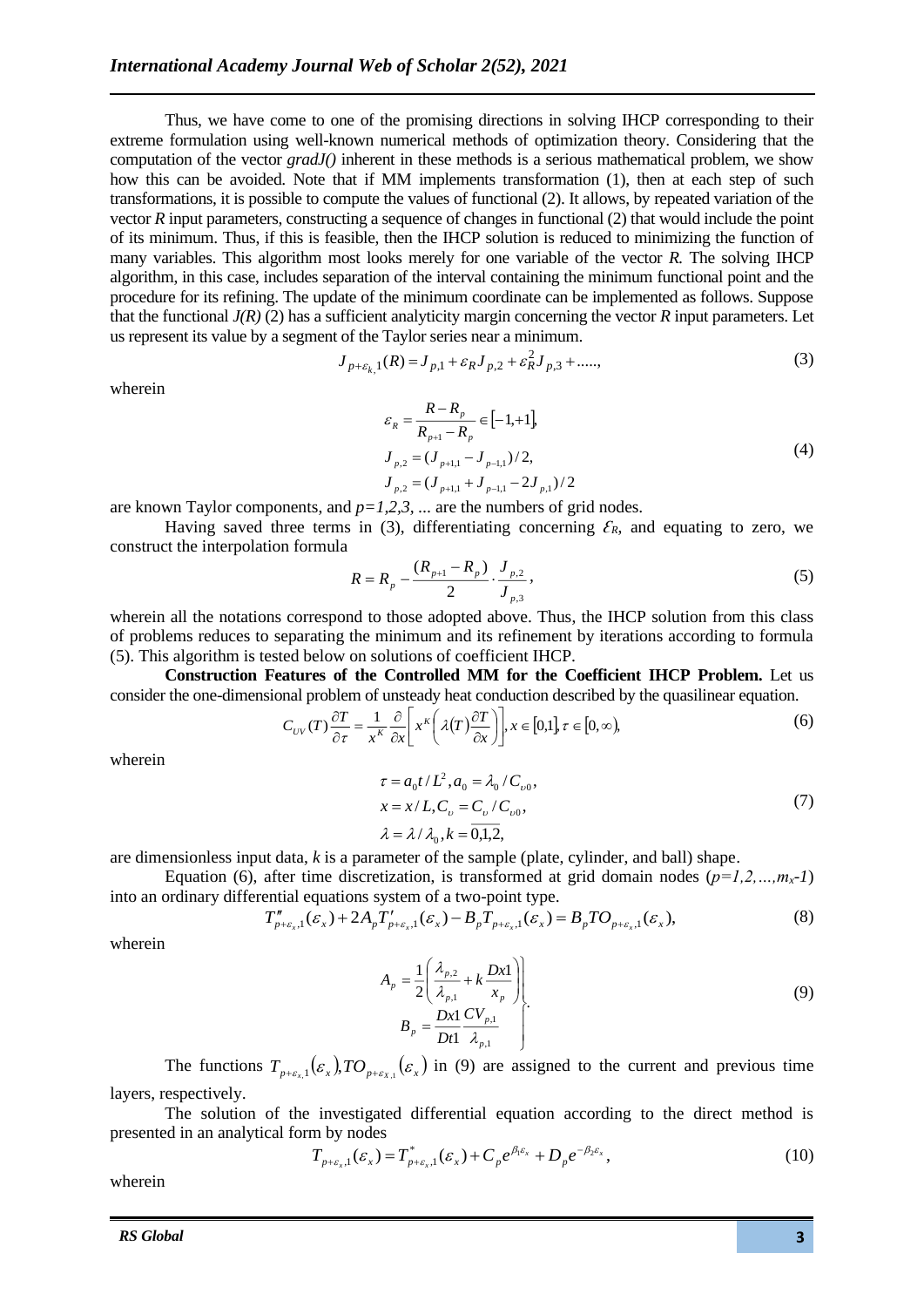$$
\beta_1 = \Omega_p - A_p, \quad \beta_2 = \Omega_p + A_p, \quad \Omega_p = \sqrt{A_p^2 + B_p}, \tag{11}
$$

are the roots of the characteristic equation;

 $C_p$ ,  $D_p$  are the integration constants;

 $T^*_{p+\varepsilon_{X1}}(\varepsilon_{_X})$  $\mathcal{L}_{\epsilon_{X_1}}(\varepsilon_X)$  is a particular solution to the inhomogeneous equation (8).

The final sub-node solution to this problem takes the following form

$$
T_{p+\varepsilon_{x},1}(\varepsilon_{x}) = T^{*}_{p+\varepsilon_{x},1}(\varepsilon_{x}) + F1 \frac{e^{-\beta_{1}(1-\varepsilon_{x})}}{Det} (1 - e^{-2\Omega_{p}(1+\varepsilon_{x})}) +
$$
  
+ 
$$
F2 \frac{e^{-\beta_{1}(1+\varepsilon_{x})}}{Det} (1 - e^{-2\Omega_{p}(1-\varepsilon_{x})}),
$$
 (12)

wherein

$$
F1 = (T_{p+1,1} - T_{p+1,1}^*), F2 = (T_{p-1,1} - T_{p-1,1}^*), Det = (1 - e^{-4\Omega_p})
$$
\n(13)

are the grid complexes.

Setting in (12)  $\mathcal{E}_x = 0$ , we obtain MM algebraic analog in the form of a system of linear differential equations of a tridiagonal structure

$$
C_p T_{p+1,1} - T_{p,1} + D_p T_{p-1,1} = f_{p,1}, \quad p = 1,2m-1,
$$
\n(14)

wherein

$$
C_{p} = \frac{e^{-\beta_{1}}}{1 + e^{-2\Omega_{p}}}
$$
\n
$$
D_{p} = \frac{e^{-\beta_{2}}}{1 + e^{-2\Omega_{p}}}
$$
\n
$$
f_{p,1} = (C_{p}T_{p+1,1}^{*} - T_{p,1}^{*} + D_{p}T_{p-1,1}^{*})
$$
\n(15)

The quadratic dependence of the argument  $TO_{p+\epsilon_{x_1}}(\epsilon_x)$  concretizes the form of the initial function  $\mathcal{E}_x$ 

$$
TO_{p+\varepsilon_x,1}(\varepsilon_x) = TO_{p,1} + \varepsilon_x TO_{p,2} + \varepsilon_{x}^{2} TO_{p,3},
$$
\n(16)

wherein

$$
TO_{p,2} = \frac{1}{2}(TO_{p+1,1} - TO_{p-1,1})
$$
  
\n
$$
TO_{p,3} = \frac{1}{2}(TO_{p+1,1} + TO_{p-1,1} - 2TO_{p,1})
$$
\n(17)

Considering these dependencies, particular solution of inhomogeneous equation (8), which is included in the MM (14) in an implicit form, takes following form

$$
TO_{_{p+\varepsilon_{x},1}}^{*}(\varepsilon_{x}) = M_{0} + \varepsilon_{x}M_{1} + \varepsilon_{x}^{2}M_{2},
$$
\n(18)

wherein

$$
M_0 = TO_{p,1} + b_1 TO_{p,2} + 2b_2 TO_{p,3}
$$
  
\n
$$
M_1 = TO_{p,2} + b_1 TO_{p,3}
$$
  
\n
$$
M_2 = TO_{p,3}
$$
  
\n
$$
b_1 = 2\frac{A_p}{B_p}, b_2 = 4\frac{A_p^2}{B_p^2} + \frac{1}{B_p}
$$
 (19)

The solution of linear algebraic equations system (14) for given input data is entirely simply implemented by the sweep method. Thus, we can assume that we developed the first MM being necessary to solve the coefficient IHCP in the above (extreme) statement. Let us designate it as Model 1. We should also add its gradient analog to the (temperature) MM (14). By differentiating function (12)  $\mathcal{E}_x$  concerning and setting  $\mathcal{E}_x = 0$ , we construct the gradient Model 2

$$
T_{P,2}(\varepsilon_x)_{\varepsilon_x=0} = \left\{ T_{P,2}^*(0) + F1 \frac{\ell^{-\beta_1}}{Det} \left[ \beta_1 + \beta_2 \ell^{-2\Omega p} \right] - F2 \frac{\ell^{-\beta_2}}{Det} \left[ \beta_2 + \beta_1 \ell^{-2\Omega p} \right] \right\},
$$
(20)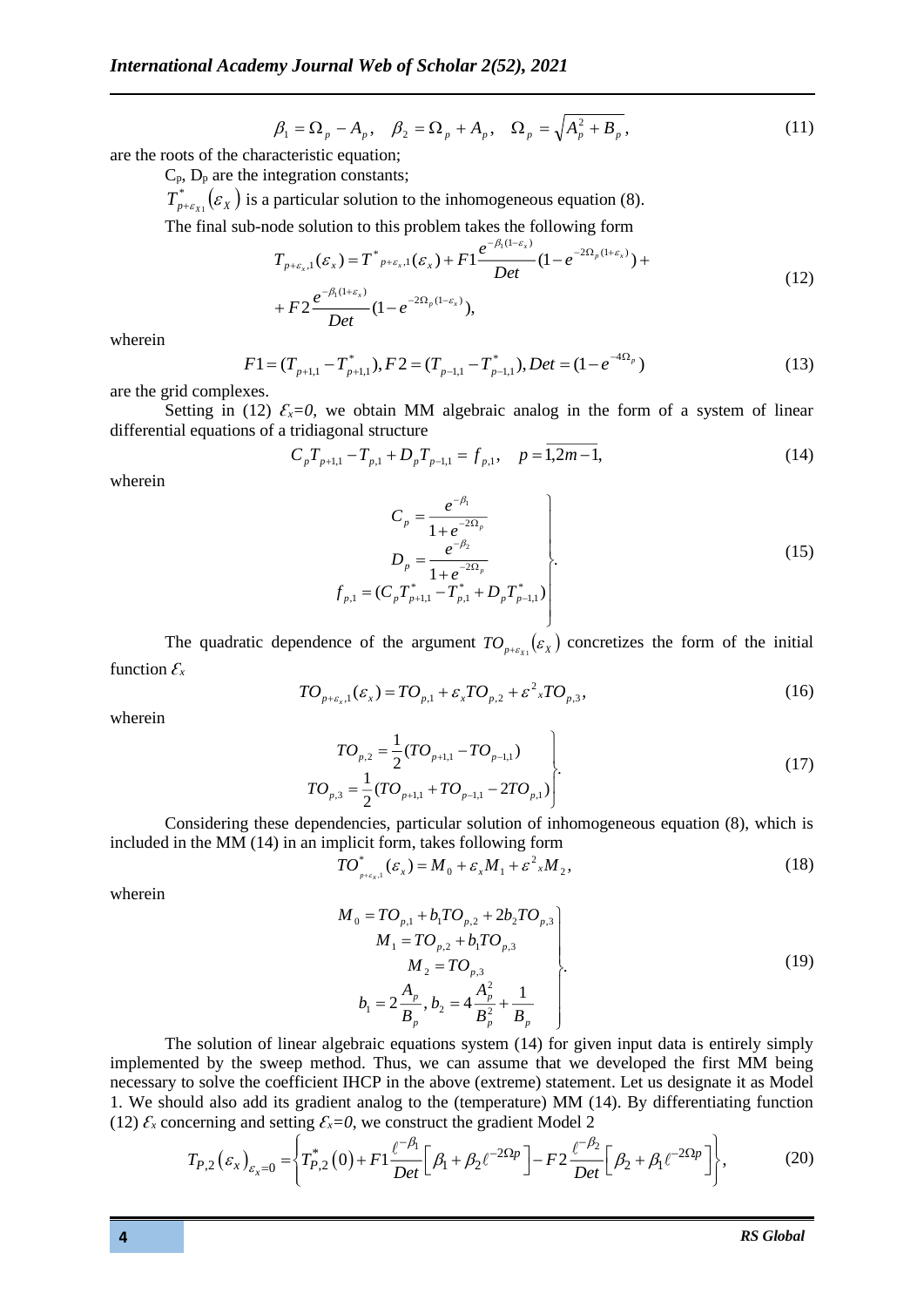wherein the function  $T^*_{p+\varepsilon 2}(\varepsilon_\chi)$  is computed by the formula

$$
T_{p+\varepsilon_x,2}^*(\varepsilon_X) = M_1 + 2\varepsilon_X M_2.
$$
 (21)

Thus, the identification MM, which includes Model 1 (14) and Model 2 (20), allows formulating a solution to the coefficient IHCP in an extreme setting according to the scheme described above.

The proposed approach is implemented as a package of application programs.

**The Solution of the Test Coefficient IHCP Using Mathematical Modeling.** As a test problem let us consider a cylindrical sample made of a material with thermophysical properties [16] (coke from gas coal p. 41, Table 42-molded coke):

$$
\lambda = 0.161 + 0.024 \cdot 10^{-2} \cdot T \tag{22}
$$

$$
C = 1.281 + 0.208 \cdot 10^{-2} \cdot T,
$$

The density of coke from gas coal  $p = 1912$ ,  $kg/m<sup>3</sup>$ . With such thermophysical properties, we simulated the temperature field of a cylindrical shape sample  $(k=1)$ . For given time-linear temperature change at sample boundary  $(T_L = 20 + 100 \cdot \tau)$ , the temperature field for a particular time moment  $\tau = a_0 t/R^2 = 0.5$ , wherein  $a_0 = \lambda_0 / p c_0(\lambda_0 = 1, c_0 = 1)$ , shown in Fig. 1 - 3.



*Fig. 1. The change in temperature over the at time moment*  $\tau = \tau_1 = 0, 5$ 



*Fig. 2. The solution of the coefficient cross-section of the sample IHCP with*  $R = \lambda$ 

 *Т*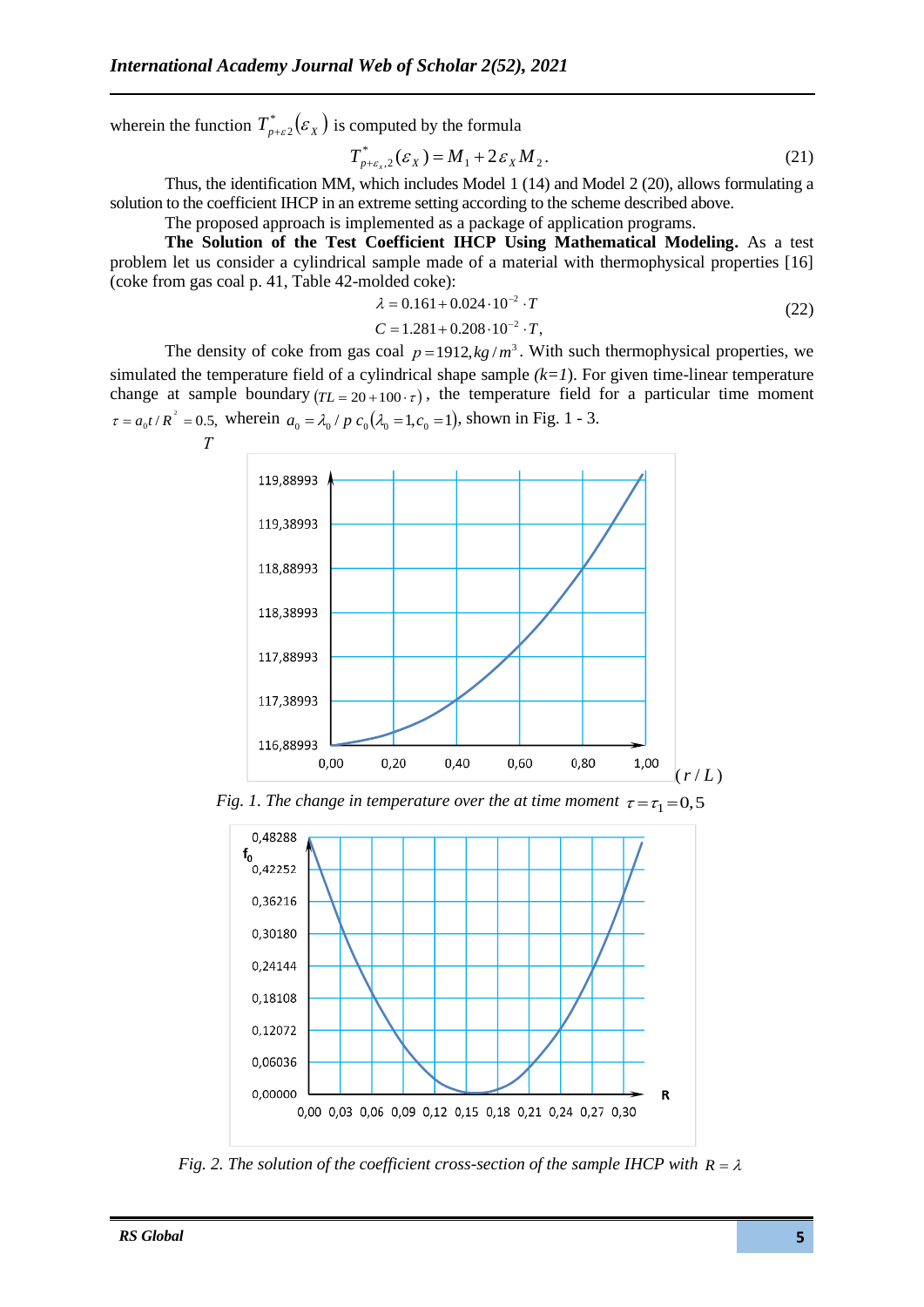

*Fig. 3. The solution of the coefficient IHCP with*  $R = a$  *with control relative to the coefficient of thermal diffusivity*

The coefficient exact values of thermal conductivity and thermal diffusivity are respectively equal  $\lambda(f_2)$  = 0.166, $a(f_2)$  = 0.054, wherein  $f_2$  is the temperature change in the second node along the crosssection of the sample. The minimum residuals presented in Fig. 2, 3 exactly correspond to these values.

**Conclusions.** In many cases, the mathematical support of non-stationary thermal experiments is based on methods for solving the inverse heat conduction problem (IHCP), which include boundary thermal conditions determination, identification of heat and mass transfer processes, restoration of external and internal temperature fields, etc. However, at present, the main field of the IHCP application remains the processing and interpretation of the results of the thermal experiments. It was here where the most considerable theoretical and applied successes were achieved in methods' effectiveness and the breadth of their practical use. This paper highlights the issues of mathematical modeling of multidimensional non-stationary problems of metallurgical thermophysics.

The primary research purpose aims at solving problems associated with identifying parallel structures of algorithms and programs and their reflection in the computers' architecture in solving a wide range of applied problems.

Supercomputers are currently inaccessible due to the enormous cost and service price. In this regard, a real alternative is cluster-type computing systems by which the simulation results are covered in this paper.

Being a relatively new technology, cluster-type parallel computing systems are useful in solving a large class of non-stationary multidimensional problems, while allowing to increase the productivity and quality of computations.

The software developed in this paper can be used to plan and process the results of a thermophysical experiment. The algorithms developed in the application program package are simply reconstructed to solve other coefficient and boundary problems of thermal conductivity.

The developed algorithms for solving thermophysical problems are highly accurate and efficient: the test solution for IHCP with accurate input data coincides with the thermophysical features of the sample material.

The developed software for processing the results of a thermophysical experiment is selfregulating. Moreover, it is quite merely tuned to the solution of others and, in particular, of boundary IHCP.